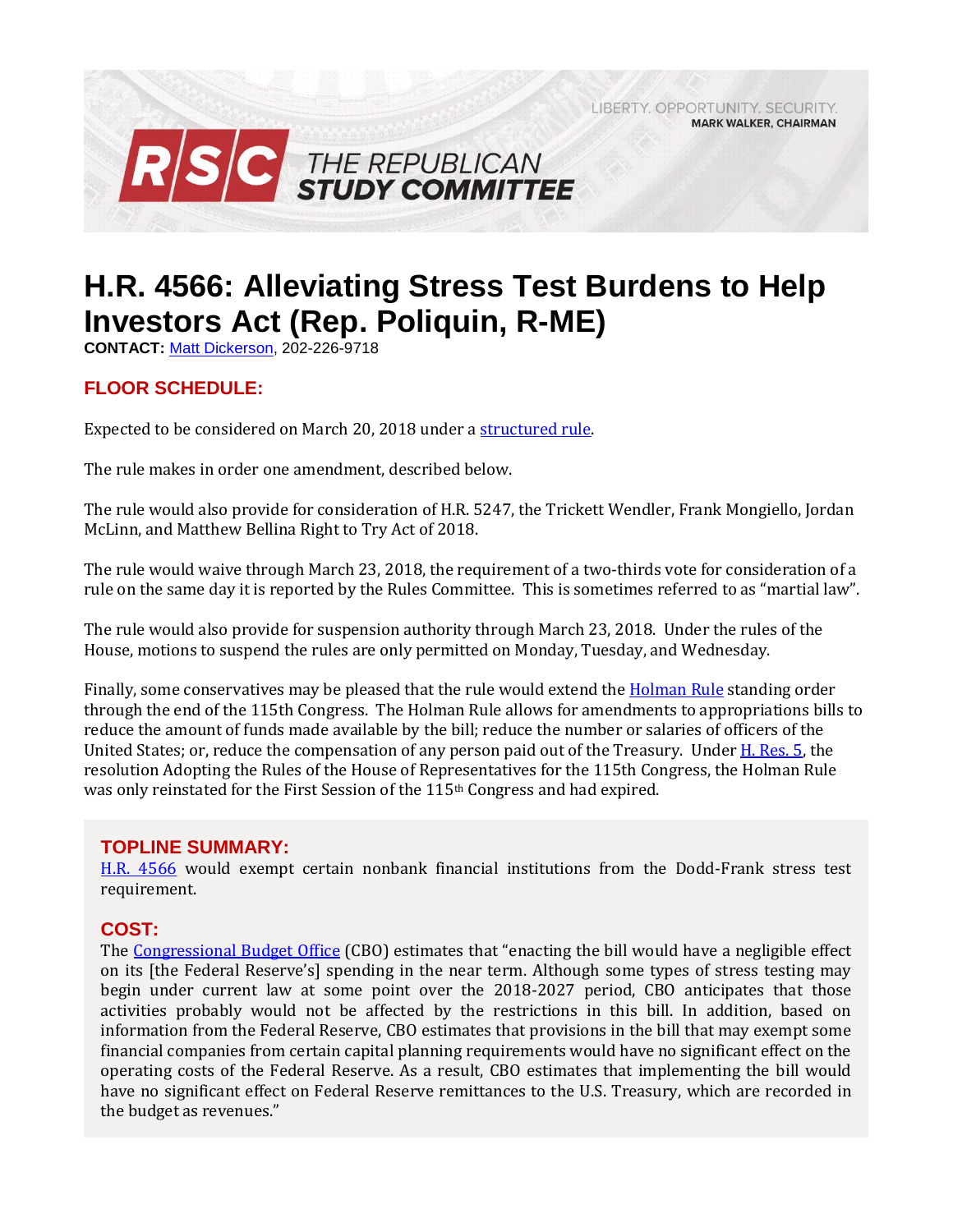# **CONSERVATIVE CONCERNS:**

- **Expand the Size and Scope of the Federal Government?** No.
- **Encroach into State or Local Authority?** No.

▪ **Delegate Any Legislative Authority to the Executive Branch?** The bill would allow the SEC and the CFTC to issue regulations that would require financial companies that have total consolidated assets of more than \$10 billion to "conduct periodic analysis of the financial condition of such companies under adverse economic conditions". Under current law, all financial regulatory agencies (including the SEC and CFTC) are required to establish methodologies to for financial companies with assets of more than \$10 billion to conduct annual stress tests.

▪ **Contain Earmarks/Limited Tax Benefits/Limited Tariff Benefits?** No.

## **DETAILED SUMMARY AND ANALYSIS:**

According to th[e Committee Report:](https://www.gpo.gov/fdsys/pkg/CRPT-115hrpt601/pdf/CRPT-115hrpt601.pdf)

"under Section 165(i)(1)(A) of the Dodd-Frank Act, requires the Federal Reserve to conduct annual stress tests of large bank holding companies and nonbank systemically important financial institutions (SIFIs). By statute, the purpose of these tests is to allow the Federal Reserve to evaluate ''whether such companies have the capital necessary to absorb losses as a result of adverse economic conditions.'' Section 165(i)(1)(B)(ii) gives the Federal Reserve Board full discretion to require the same tests as nonbank financial companies that are not systemically important, which thus could include registered funds and investment advisers. In addition to bank holding companies, Section 165(i)(2) of the Dodd-Frank Act requires ''financial companies'' with total consolidated assets of more than \$10 billion, and that have a primary federal financial regulatory agency, to conduct annual stress tests in accordance with regulations issued by the relevant agency. The term ''financial company'' is defined broadly and sweeps in registered investment companies (e.g., mutual funds) and registered investment advisers."

H.R. 4566 would exempt nonbank financial institutions that are not under the supervision of the Federal Reserve from stress test requirements.

The bill would allow the Securities and Exchange Commission (SEC) and the Commodity Futures Trading Commission (CFTC) to issue regulations that would require financial companies that have total consolidated assets of more than \$10 billion to "conduct periodic analysis of the financial condition of such companies under adverse economic conditions".

The bill would provide that nothing in the Act shall be construed to limit the authority of the Financial Stability Oversight Council under section 120 of Dodd-Frank.

## **AMENDMENT:**

1. **[Waters \(D-CA\)](https://amendments-rules.house.gov/amendments/WATERS_152_xml319180936533653.pdf)**: Would strike the provision of the underlying bill that would exempt nonbank financial institutions that are not under the supervision of the Federal Reserve from stress test requirements. The amendment would allow stress tests for nonbank financial institutions if the test is requested by a majority of the FSOC, the test is conducted in accordance with the company's business model, and the test is not already required by the company's primary financial regulator. The amendment would also strike the \$10 billion threshold in the underlying bill for which the SEC and CFTC can "conduct periodic analysis of the financial condition of such companies under adverse economic conditions".